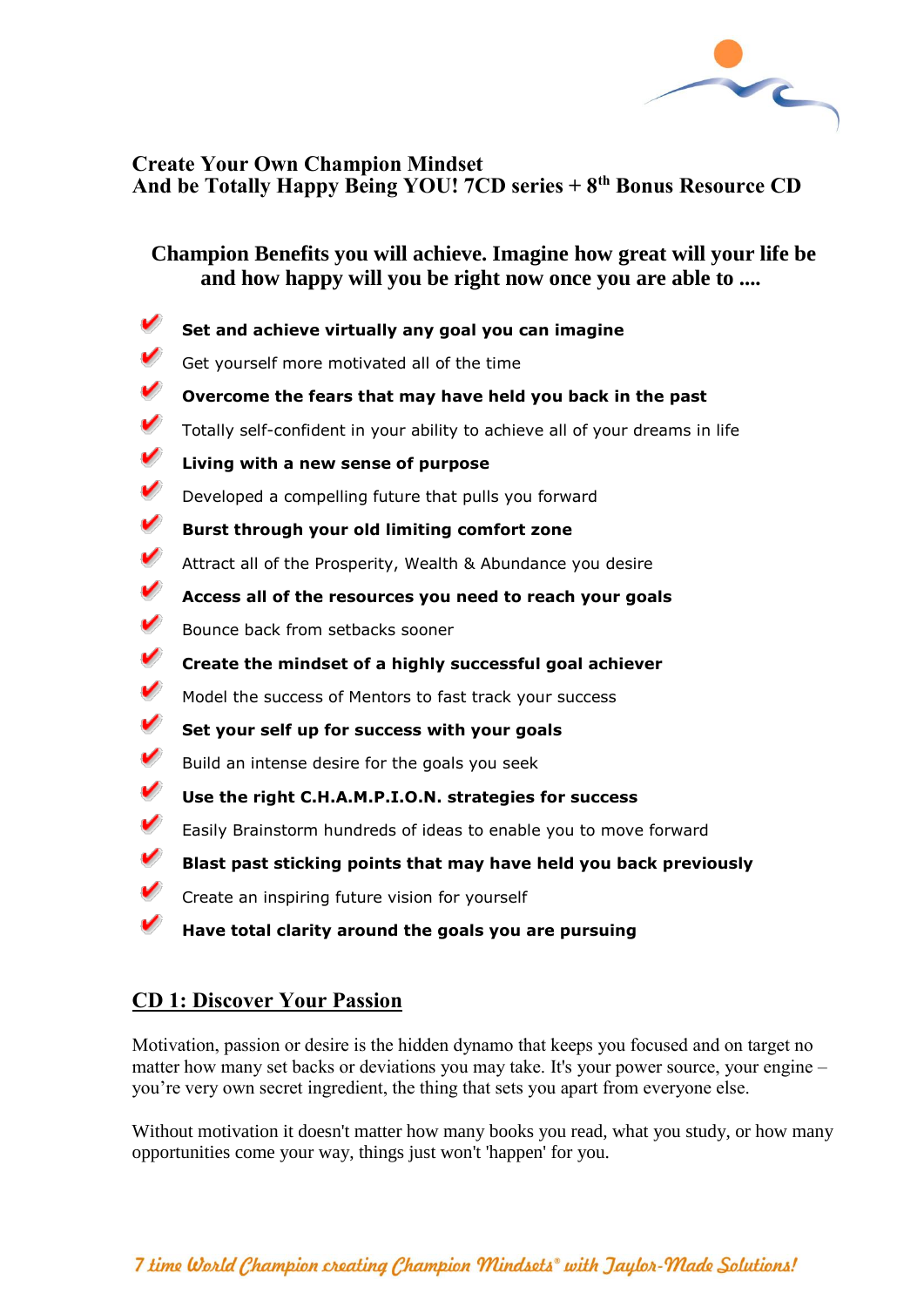

Motivation is the key that unlocks the door to success; it's your x-factor. Have it and you have a chance. Without it you simply don't.

#### **On CD 1 you will learn:**

- To become truly focused on the future you really want
- To harness the amazing power of your imagination
- To overcome the gremlins that threaten to sabotage your progress
- To focus your time and resources on constructively getting things done
- To develop rock solid systems for achieving your goals

Anyone can become a highly motivated person. This is your first step to becoming motivated, bringing balance to your life and achieving the success you know you are capable of but that seems at times so elusive. Don't leave it to chance - get motivated about your success today.

#### [Purchase NOW](http://openwaterswimmingmastery.com/shop/)

## **CD 2: Unleash Your Self Belief**

Self-belief and self-esteem are your secret allies. You've just *got* to be able to turn them on and boost them when you need them most. They are part of the armoury of all people who achieve great things.

To win at anything in life, your greatest battle is with yourself. Your most powerful enemy is within. Your greatest ally is there also. The person who has the weapon to make you win or lose is **you**. Your weapon is your mind. Your mental approach makes you strong or weak, tough or flabby. Conquering yourself is the ultimate challenge.

So learn a confident new you brimming with get up and go, a fabulous new zest for life, sure of yourself and your Champion World around you. Sound good? You better believe it!

Enjoy the journey of self-discovery around yourself, identifying your strengths and learning to best use them and appreciate them, finding your weak spots and discovering how to eliminate them or strengthen them.

## **On CD 2 you will discover within to:**

- Assess your current levels of self-esteem
- Challenge your current opinions and beliefs about yourself
- Help you build a new, strong and positive self-image,
- Build indestructible levels of self-esteem and self-belief
- Enable you to deal with the difficulties that life throws at you
- Start you on the road to building a new and fabulous life
- Discover what exactly charisma is and how to develop it
- Create a personal plan to move you forward to a new you
- Learn how to overcome shyness and develop real and lasting confidence
- Stop procrastinating and start taking effective action for change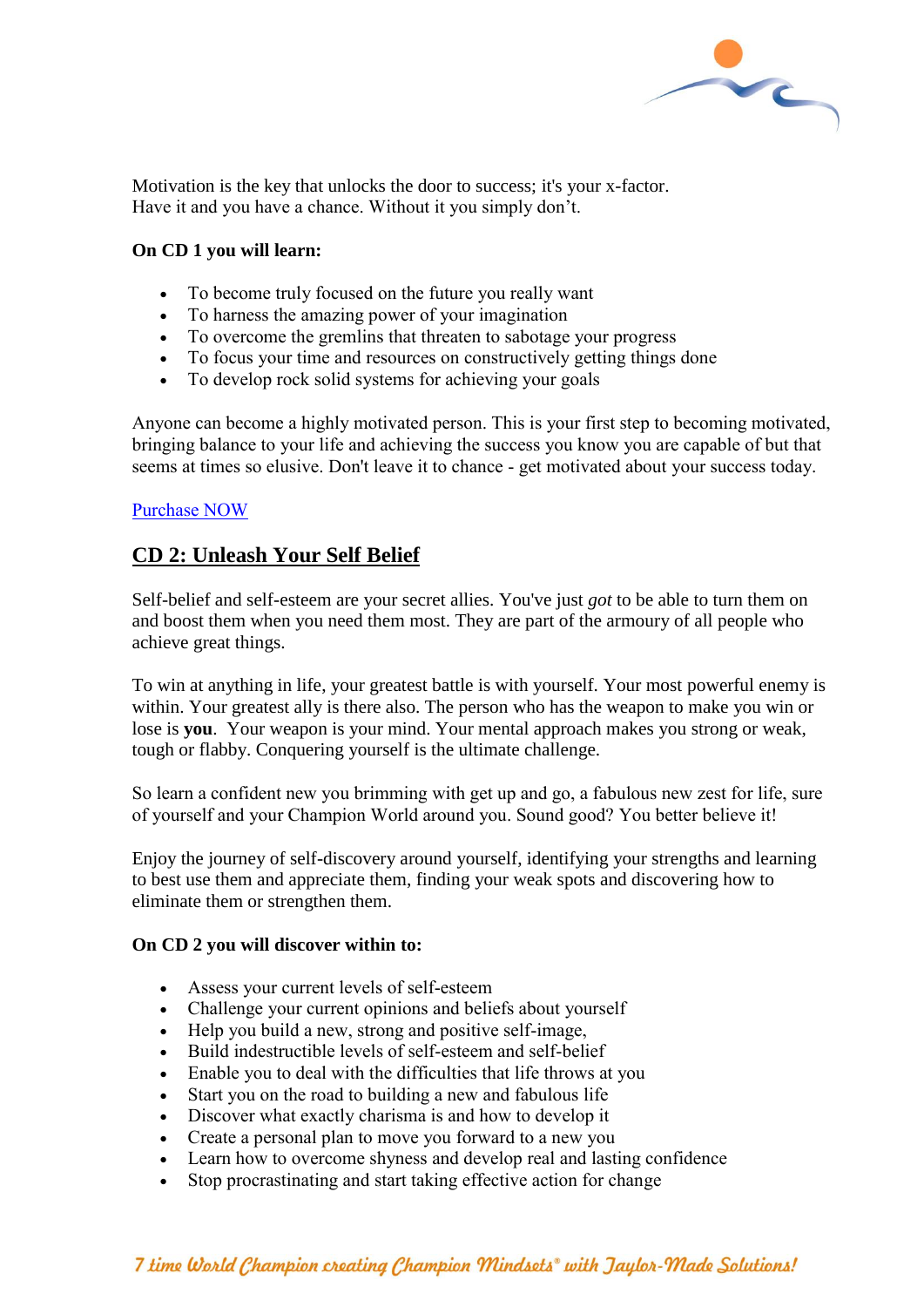

**Great self-believers have the edge.** They carry within a formidable advantage over the average person. They know how to dig deep and muster additional resources and back-up when called to. They never lose. They always live to fight another day. They always come through.

Even if you identify yourself as one of the great self-believers, you'll still be eager to run a check on your current levels to ensure you're in peak condition!

**Self-belief is your secret ally – the magic YOU factor**. You've just got to be able to turn it on, boost it when you need it most.

[Purchase NOW](http://openwaterswimmingmastery.com/shop/)

# **CD 3: Live and Enjoy NOW**

Is your life cluttered with physical and emotional junk? Are you constantly in a race against time? Do you struggle to find a balance between home and work? Are you often up at dawn, constantly rushing, struggling to meet deadlines, juggle child care, manage your home, trying to squeeze in exercise and feel that socialising is just another chore that needs to be scheduled into a never ending day?

## **Do you feel over worked and overwhelmed?**

With so many demands on our lives it's easy to get caught up in the 'do it now' trap. It's time to take a step back from your harried life and make positive changes so you can make life easier for yourself.

Create integrity in the moment guided by your conscious in the very moment of choice and you are at peace with that decision. There is no longer that feeling of negative consequences or any one task or tasks feeling overwhelming.

## **On CD 3 learn to enjoy NOW and simplify your Life:**

- Identify what you need to re-organise and simplify in your life
- Clear emotional and physical clutter
- Manage your time better
- Increase your personal efficiency at home and work
- Take control of your finances and simplify your money management
- Manage stress for a balanced life.
- Learn to say no, guilt free
- Engage your mind and body in the moment

Enjoy being in control and responsible for your life.

Clear clutter and organise your life and you will have more time for the things you enjoy.

By simplifying your approach you will also have more time to focus on achieving your goals and reaching your dreams and aspirations in the present moment, right now!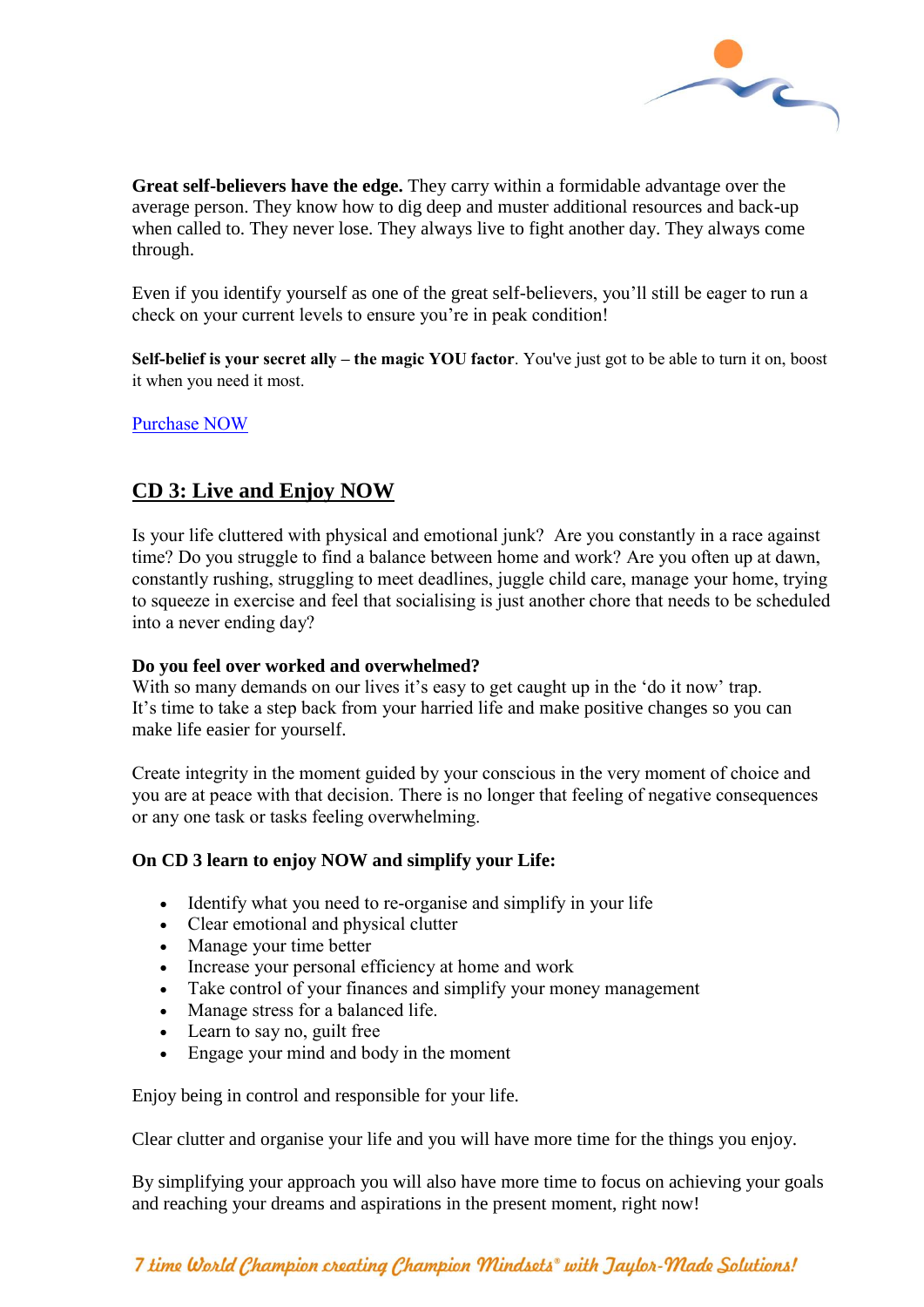

# **CD 4: Goal setting for Success**

Want to be one of the lucky people? Ever wondered how some people always seem to achieve every one of their fantastic goals, while others make do with repeated half-hearted attempts?

Well, now you can join those who succeed, because it has **nothing** to do with luck and **everything** to do with you. People who are achievers know where they are going long before they get there, and their arrival is no accident. Without clear goals and a plan for reaching them you don't stand a chance of ever attaining the life you deserve and dream about.

## **On CD 4 you will learn to**:

- Define what it is you really desire
- Show you how to prepare a roadmap for achievement
- Develop the focus, clarity and awareness you need to make your dreams come true
- Enable you enjoy setting goals
- Show how you can get the results you deserve
- Help you to get what you truly want out of life
- How the Universe will conspire for your Success
- The correct way to write your down goals
- How to chunk down your large goals into believable steps
- Switch on the Law of Attraction to work for you
- Develop an expanded view of your future
- How to activate your Automatic Goal setting Dream Machine to design your future

Unless you really know and understand where it is you want to be, you are never going to get there. The first step on any road to achievement and success is defining what success means to you.

Start your journey today - who knows where you will end up?

## [Purchase NOW](http://openwaterswimmingmastery.com/shop/)

## **CD 5: Focus - What matters most!**

Many people are asking: I want to focus on my highest priorities but how do I actually do it? How do I become more productive?

**Focus definition:** one's ability to focus on what matters most despite all the distractions and stresses surrounding you!

Just imagine you life filled with inner peace and confidence compared to chaos and mayhem.

Are you a doer or a gonna? Are you in-control or out-of-control? Which do you choose? Which one is you right now?

The reality of life is that things come upon us that we cannot anticipate, that require us to actually adapt on a daily basis. You can make those decisions in the very moment of choice.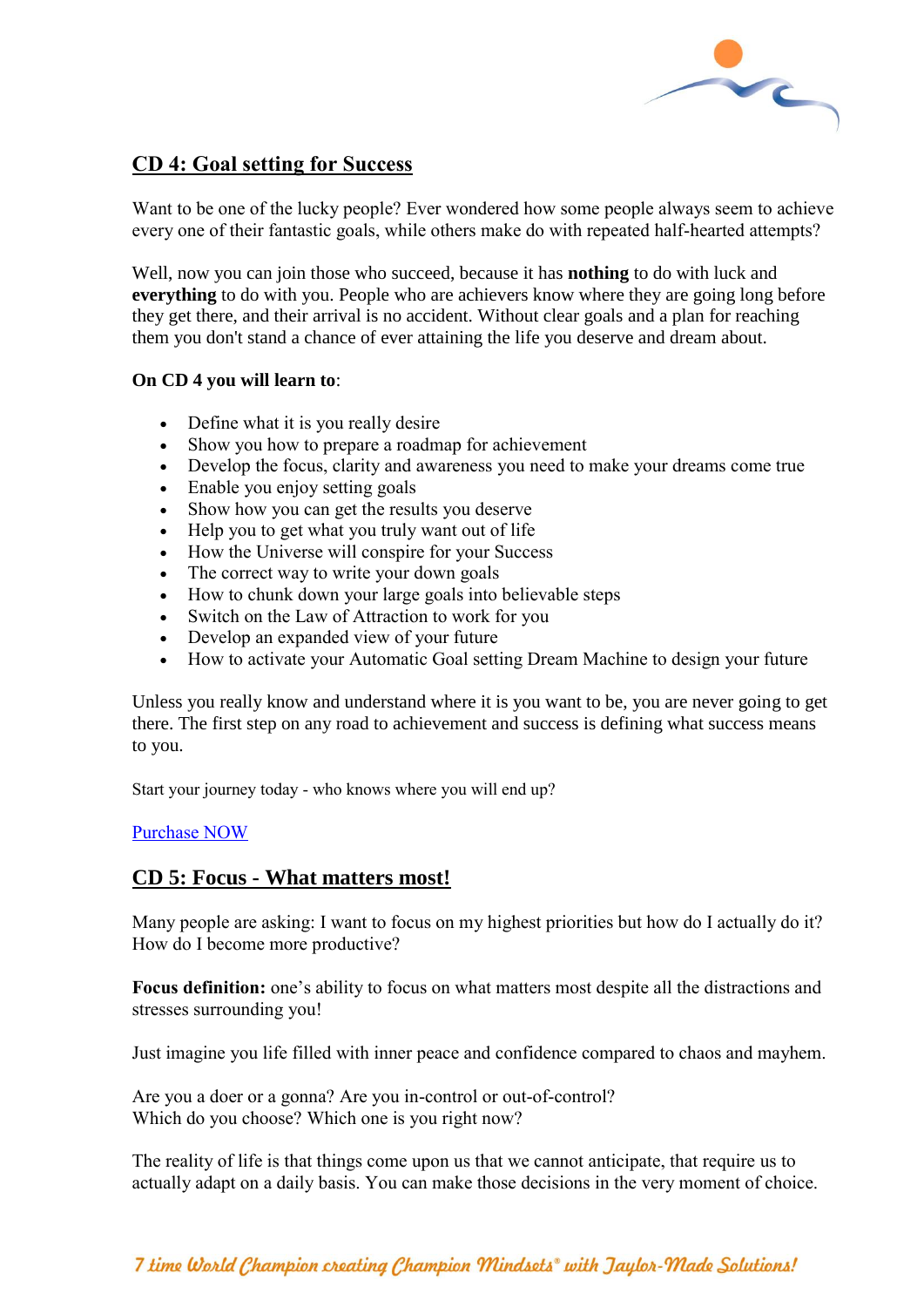

Smile, plan daily within the context of your larger weekly plan and so you can adjust the realistic changes that constantly come upon us day by day.

Some of the tools and applications learned for achieving 100% focus: achieving your highest priorities will change your life in unexpected and exciting ways.

Gain better control of your personal and professional lives through values based time and life management skills.

## **On CD 5 you will learn:**

- Where you spend most of your time
- Understanding how our choices affect our lives
- How to differentiate what is important versus what is urgent
- Eliminate procrastination from your life
- Track your life, tasks, appointments, notes and to do-lists
- Achieve what matters most o you
- Spend time clarifying your values and priorities and set realistic goals for yourself,
- Detailed planning and preparation make appointments, write down your commitments and identify deadlines
- Prioritise activities on a daily basis and tracking them effectively

When you plan you'll find that you will not have to make as many changes on a daily basis as you thought you would. Why? Your Champion spirit of preparation has suppressed your constant tendency to see everything as a crisis.

[Purchase NOW](http://openwaterswimmingmastery.com/shop/)

# **CD 6: Mental Toughness: Perseverance & Persistence**

Build the mental toughness and resilience with two key behaviours that you may well have been doing all your life - Persevering and Persisting.

How many of us ask: why aren't there more hours in the day? What other life lessons do I have to learn? How am I ever going to get through this?

You win, when you aren't afraid to lose. The difference between great and average is how often you take risks. We should all accept risk as a normal part of living. We need to view risk as a part of the process of exploring your world.

As they say; if you learn the lesson, then you never lost!

Forget about the consequences of taking chances. Risk opens you to what can only ever be a temporary change in direction - one that can set you straight for your next success. If you're brave enough to take a risk, to temporarily live outside of your comfort zone - even for a short period of time - you're big enough to win. And strong enough to be the true Champion of your own world!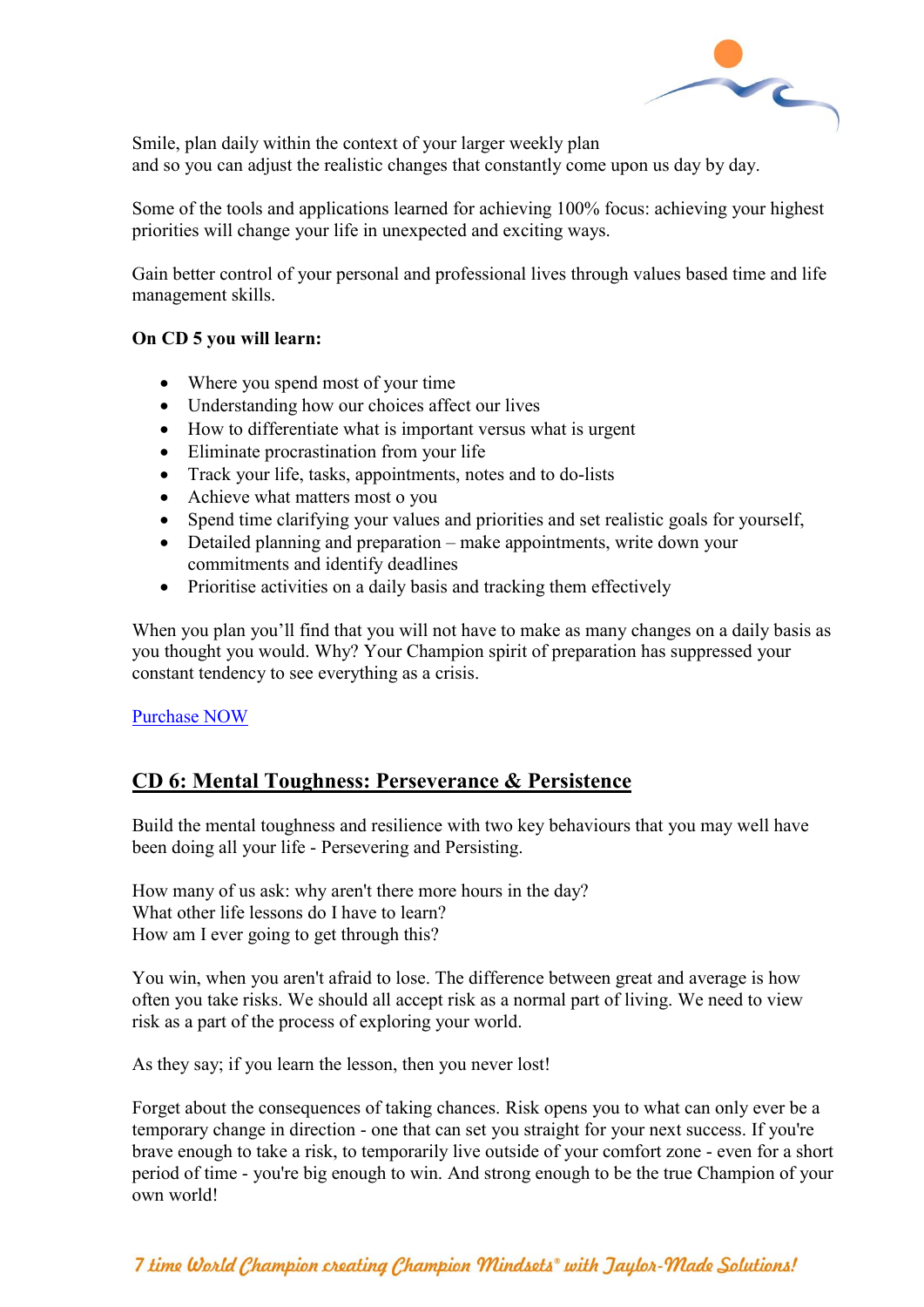

Take the risk and make change. Remember the saying: If nothing changes, nothing changes!

#### **On CD 6 learn:**

- How to be comfortable out of your comfort zone
- How to get up and get going when the going gets tough
- How to maintain positive actions over emotion reactions
- Define your resilience factor
- Be able to imagine yourself successful whilst stuck in the mess or at your lowest
- How to gain the learning from negative experiences or times when you failed
- How to turn negative into positives
- How to create opportunities out of risk
- How to bounce back from rejection, failure or setbacks and prevent burnout.

Incorporate the two human behavioural traits of Mental Toughness into your Champion armour and be capable of turning what some people live their lives surrounded by - Stress and Mess - into totally positive Success.

Guaranteed to teach you how to hang in there towards the finish line….long after everyone else has quit.

#### [Purchase NOW](http://openwaterswimmingmastery.com/shop/)

## **CD 7: Outcomes and Actions**

Along the way, you may be tossed from one possible course of action to another and how you act determines how quickly you get there.

We must ensure that when problems come up we focus not on them, but on solutions. You will learn in the process how to create your new success - or how you once again re-create that old distractive strategy that has not supported or given you what you have wanted.

Which one are you gonna choose? Yep, I hear you say, of course....new success!

#### **On CD 7 learn:**

- You will discover what you truly value and learn to live in harmony with those values creating a sense of peace and calmness
- You will define what your gifts, talents and passions are and learn how these relate to your life's purpose.
- You will clearly define your purpose statement.
- You will create a vision for your life using that purpose statement that will add brilliant direction and meaning to every one of your days
- You will expand the purposeful vision into an inspired and intentional action plan that will breathe confidence, happiness, meaning and success into your life.